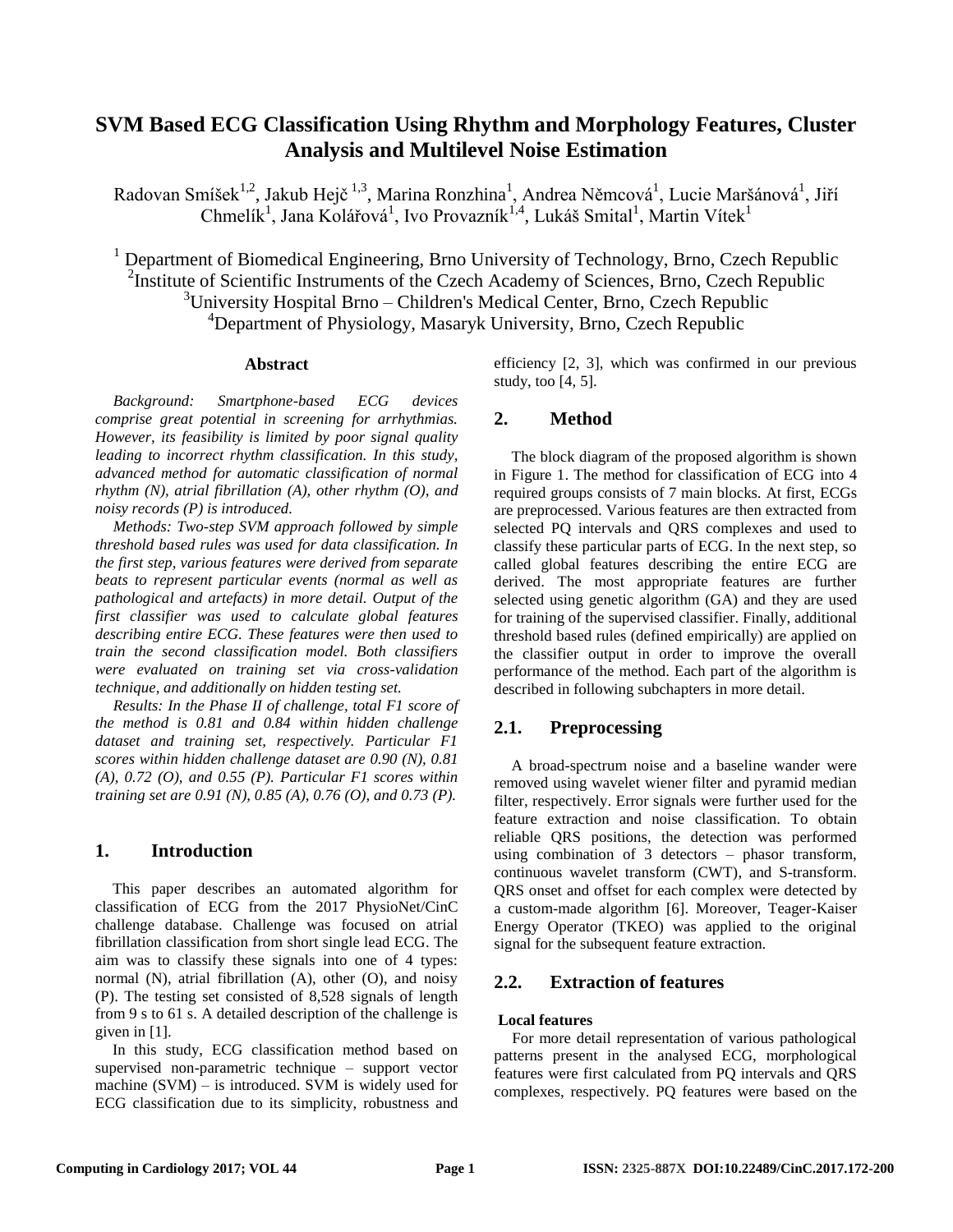

Figure 1. Block diagram of the ECG classification.

spectral analysis of signal-averaged PQ intervals and local statistics of RR dynamics, and mainly represented patterns associated with atrial fibrillation. Both, TKEOtransformed and filtered ECGs were used to extract QRS features characterizing pathological events such as ventricular extrasystoles, and myocardial ischemia. The features were calculated as a root mean square and 3rd– 6th central moments within various time windows: a) starting at QRS onset and lasted 70 ms, b) starting at QRS onset and lasted 200 ms, c) started 90 ms after QRS onset and lasted 110 ms. Thus, PQ and QRS local features mainly contributed to recognize heart beats from N, A and O groups.

The set of features was used to classify the individual PQ and QRS intervals into 4 (N, A, O, and P) and 3 (N, O, and P) classes, respectively. To learn the classifier, PQ and QRS were derived from particular beats (P-QRS-T randomly selected through the entire ECGs,  $n = 31,404$ ) and scored by the visual analysis.

#### **Global features**

To represent the entire signal, altogether 227 global features were extracted.

The first global feature group was based on the results of PQ and QRS evaluation (see Classification) via above local features. This group consisted of features such as relative frequency, the length of the largest continuous segment, average length of all segments, and the number of segments with only single ECG beat.

Other groups were directly derived from the entire ECGs. One of them included common linear and nonlinear RR interval parameters: a) percentage of RR intervals 50 ms and 100 ms longer than the previous ones, b) percentage of NN intervals 20 ms and 50 ms longer than the previous ones (NN is used for a normal beat), c) standard deviation of RR intervals.

Relative wavelet energy (RWE) [7] global features were then calculated as a mean and median of the local RWE. These features were based on the stationary wavelet transform (SWT) applied on PQ interval.

Other group was based on the evaluation of inter-QRS similarity within the signal using cluster analysis and consisted of number of clusters, percentage rate of QRS in the largest cluster, number of single-QRS clusters, etc.

One of the most interesting global features was an estimate of the noise level contained in ECG. For this purpose, an algorithm based on signal-to-noise ratio (SNR) computation was used. The first step of this procedure is to gain an estimate of noise-free signal using the wavelet wiener filter [8] and separate the noise and signal component. Once these two parts are separated, SNR computation can be applied. This calculation is performed in a time-limited sliding window to receive time dependency of SNR.

#### **2.3. Feature selection**

The global features were evaluated in terms of their ability to distinguish between 4 ECG groups. The most successful features were selected for further classification via the genetic algorithm (GA) with a population of 30 individuals. Each individual contained 227 binary values indicating whether the appropriate parameter is suitable for the classification or not. To create the new populations, cross-over with probability of 0.8 and mutation with probability of 0.015 were applied. The selection of individuals into the new population was made by the tournament selection. The principle of elitism was applied. This means that the best individual of the old population was always selected into a new population.

### **2.4. Classification**

Two-step approach based on the SVM (one-vs-all approach) was used for the multi-class classification. First, PQ and QRS were classified into 3 or 4 classes (see above) via two separate SVM with radial basis function (SVM RBF 1 and SVM RBF 2 in Figure 1) using local features. RBF kernel was chosen due to better predictive performance of SVM RBF as compared to linear SVM (not shown here). In this step, targets were defined via visual analysis of particular PQ and QRS.

To reduce the negative effect of data imbalance (lower number of samples in O and P as compared to other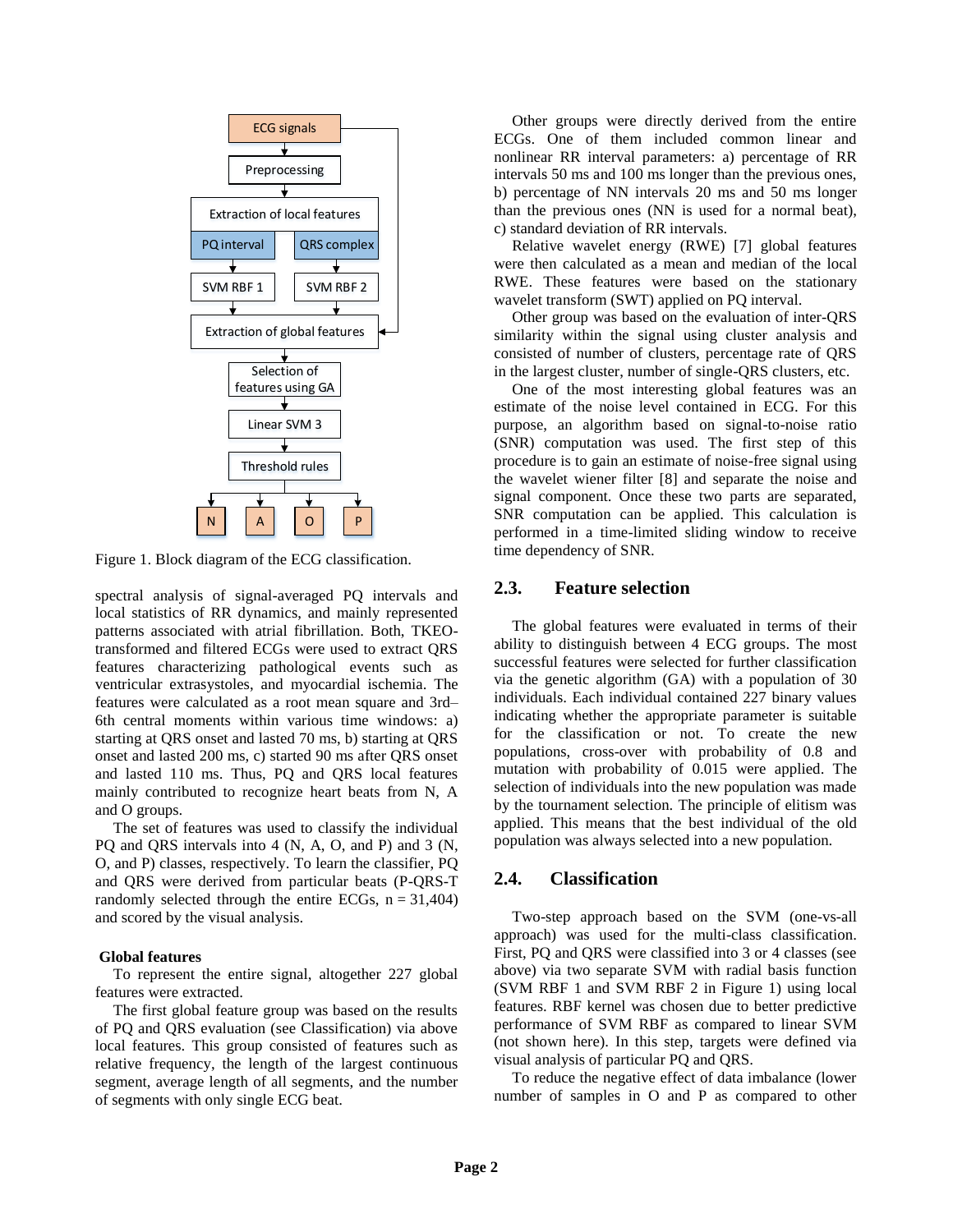groups) on classification performance, misclassification cost arrays were defined according to obtained classification results (represented by confusion matrix, see Table 1). Particularly, higher cost values were set in the cost arrays on the positions corresponding to that from confusion matrix with high number of incorrectly assigned samples. For example, value '2' for the true class O (row) and the predicted class N (slope) in cost arrays from Table 1 means that we care twice as much for the correct classification of the class O (small group, where each incorrectly assigned sample could be crucial for overall classification performance) than for class N. Cost arrays were mainly adjusted to avoid the misclassifications between following group pairs:  $N - O$ ,  $N - P$ , and  $P - A$ .

Table 1. PQ (top) and QRS (bottom) local classification: left - confusion matrix for one cross-validation fold; right - corresponding misclassification cost array. Rows - real output, slopes - predicted output.

| PQ          | N          | A    |      | O   | P   |   | N        | A | O | P              |
|-------------|------------|------|------|-----|-----|---|----------|---|---|----------------|
| N           | 1027       |      | 18   | 4   | 56  | N | $\theta$ |   |   | $\overline{2}$ |
| A           | 12         |      | 1039 | 8   | 18  | A |          | 0 |   | 2              |
| $\mathbf 0$ | 10         |      | 5    | 170 |     | O | 2        | 1 | 0 |                |
| P           | 76         |      | 40   | 6   | 644 | P | 2        | 2 |   |                |
|             |            |      |      |     |     |   |          |   |   |                |
|             |            |      |      |     |     |   |          |   |   |                |
|             | <b>QRS</b> | N    | O    | P   |     |   | N        | O | P |                |
|             | N          | 2214 | 3    | 89  |     | N |          |   |   |                |
|             | O          | 35   | 177  | 14  |     | O | 2        | 0 |   |                |
|             | P          | 60   | 5    | 543 |     | P | 2        |   |   |                |

Second, the global features selected by the GA were used to train SVM with linear kernel function (linear SVM 3 in Figure 1), and classify ECGs into 4 classes (N, A, O, and P). Linear SVM is fast and allows achieving more reliable predictive performance as compared to other kernel functions.

The performance of local approaches was evaluated by 10-fold cross-validation technique which is preferable for large data sets. In the case of global approaches, an evaluation on validation set (300 signals out of the whole data set) was chosen instead of k-fold cross-validation due to low number of data in A and P groups.

Overall success of the ECG classification was additionally increased by two threshold based rules applied on the global classifier output:

a) If the analyzed signal was classified by SVM as group N and the heart rate was higher than 100 bpm or lower than 50 bpm (indicating tachycardia and bradycardia, respectively), the signal was assigned to group O.

b) If the analyzed signal was classified by SVM as N and the ST segment depression is greater than 0.3 mV

(indicating myocardial ischemia or myocardial infarction) then the signal is assigned to the group O.

### **3. Results and discussion**

Resulting test F1-measures for the first classification step are summarized in Table 2. According to the results, the recognition of both PQ and QRS from O and P groups was the most difficult.

Table 2. Performance of the first classification step: classification of individual PQ and QRS. Mean  $\pm$  STD; evaluated by 10-fold cross-validation.

| F1 | <b>Local PQ</b> | <b>Local ORS</b> |
|----|-----------------|------------------|
| N  | $0.92 \pm 0.01$ | $0.96 \pm 0.00$  |
| A  | $0.95 \pm 0.00$ |                  |
| O  | $0.89 \pm 0.02$ | $0.88 \pm 0.02$  |
| P  | $0.87 \pm 0.01$ | $0.88 \pm 0.01$  |

F1-measures for the global classifier are shown in Table 3. It is evident that recognizing ECGs from O group is a difficult task. According to the confusion matrix calculated for the global classifier with threshold (see Table 4, Global & GA & Threshold), quite low F1 measure for O group was obtained. It is due to ECGs from this group were misclassified as N (and vice versa).

Table 3. Performance of the second classification step: the global classifier using all features (Global) or GA selected features (Global & GA) and above classifier supplemented with threshold rules (Global & GA & Threshold). Evaluated on the validation set (300 ECGs).

| F1         | Global<br>(all<br>features) | Global &<br><b>GA</b> | Global $\&$ GA $\&$<br>Threshold |
|------------|-----------------------------|-----------------------|----------------------------------|
| N          | 0.89                        | 0.90                  | 0.91                             |
| А          | 0.84                        | 0.85                  | 0.85                             |
| 0          | 0.70                        | 0.72                  | 0.76                             |
| P          | 0.75                        | 0.75                  | 0.75                             |
| $Overall*$ | 0.81                        | 0.82                  | 0.84                             |

\* - mean from F1 values calculated for N, A, and O

Table 4. Confusion matrix for the global classifier (Global & GA & Threshold) for the whole public dataset.

| Global classifier | Predicted output |                          |     |      |    |
|-------------------|------------------|--------------------------|-----|------|----|
|                   |                  | N                        |     |      |    |
| Real output       | N                |                          |     |      |    |
|                   |                  | 4728 16 289<br>23 632 76 |     |      |    |
|                   |                  | 570                      | 103 | 1747 | 36 |
|                   | P                |                          |     | 26   |    |